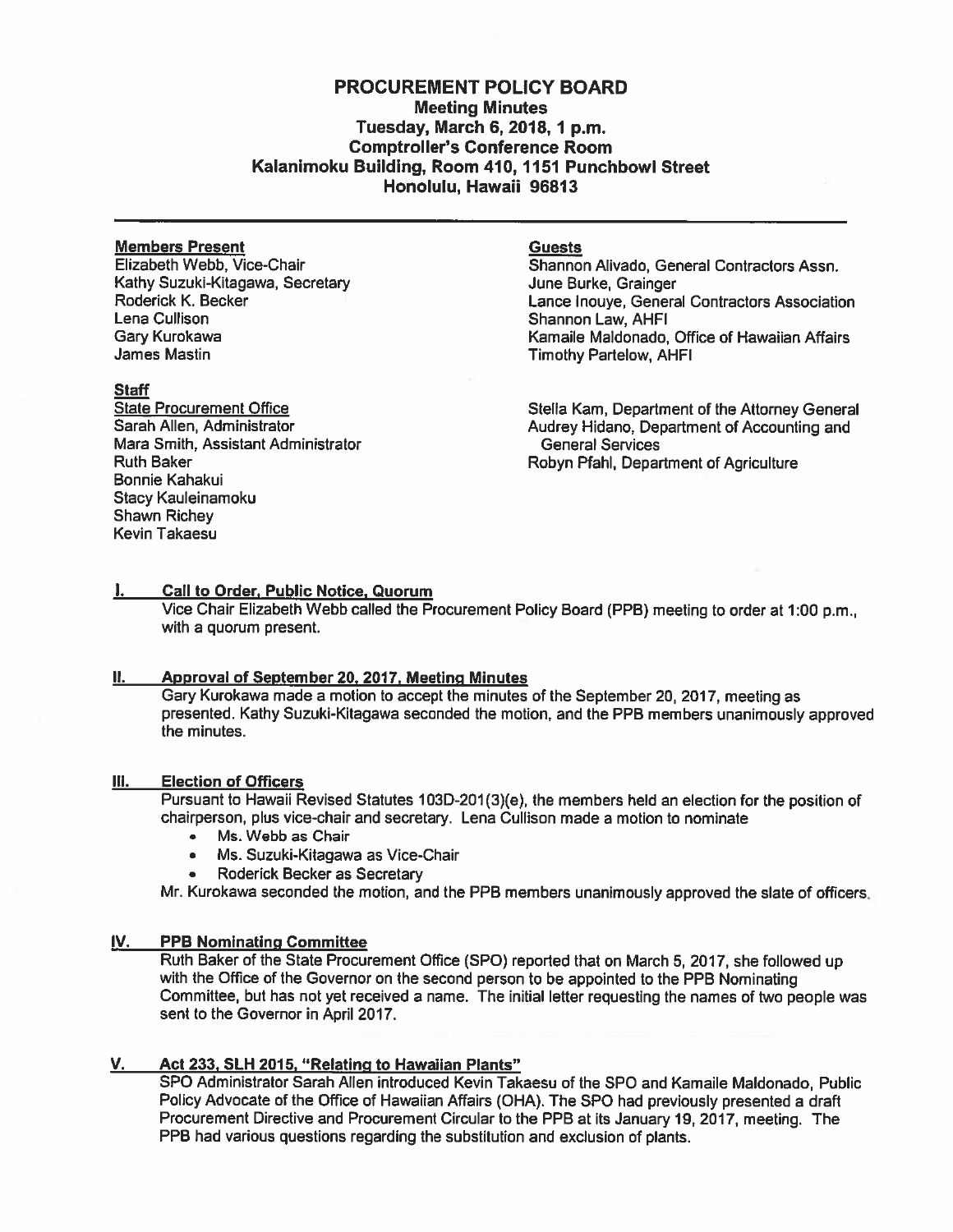Mr. Takaesu explained that Ms. Maldonado will explain the Procurement Circular, Procurement Directive and Request for Information (RFI) regarding the implementation, reques<sup>t</sup> for information, and exclusions to Act 233, SLH 2015, Relating to Hawaiian Plants. The draft Procurement Directive and Procurement Circular were provided to the PPB for review.

Ms. Maldonado explained that HRS § 103D-408 formerly required the use of Hawaiian <sup>p</sup>lants "wherever and whenever feasible," and now requires that new and renovated public landscaping include gradually increasing minimum percentages of Hawaiian <sup>p</sup>lants, subject to exclusions. The law is to be implemented January 1, 2019, with <sup>a</sup> gradual timetable for the incorporation of Hawaiian <sup>p</sup>lants as follows;

- 10% of the total plant footprint for landscaping by 2019
- 25% of the total plant footprint for landscaping by 2025
- 35% of the total plant footprint for landscaping by 2035

This requirement is subject to some exclusions, whereby areas landscaped for certain functions can be excluded from the total <sup>p</sup>lant footprint upon which the minimum percentage of Hawaiian <sup>p</sup>lants is based. Calculation of the total <sup>p</sup>lant footprint and excluded areas are described in greater detail in the draft Procurement Circular.

The draft Procurement Circular states that <sup>a</sup> purchasing agency may approve <sup>a</sup> reques<sup>t</sup> to exclude <sup>a</sup> certain area of <sup>a</sup> project from the requirements of Act <sup>233</sup> (SLH 2015) because of special landscaping needs or environmental conditions. The Procurement Circular would establish and effectuate such guidelines and procedures.

Act 233 (SLH 2015) was signed into law by Governor David Y. Ige on July 13, 2015, and went into effect on June 30, 2016. However, the amendments will not affect landscaping <sup>p</sup>lans or projects that have already been initiated, as Act <sup>233</sup> (SLH 2015) does not apply as to impair any contract existing as of the effective date of June 30, 2016.

Ms. Maldonado stated that following the passage of Act <sup>233</sup> (SLH 2015), OHA immediately began working with SPO staff to develop the procedures, standards, and guidelines to suppor<sup>t</sup> the Act's exclusion provisions. She added that OHA has contracted to presen<sup>t</sup> <sup>12</sup> training sessions to be offered to landscaping professionals and procuremen<sup>t</sup> specialists on Hawaiian <sup>p</sup>lants.

Ms. Maldonado reported that the draft Procurement Directive and Procurement Circular were circulated among many landscape industry professionals as well as several representatives of affected state agencies. OHA also presented information about the newly passe<sup>d</sup> legislation at the <sup>2016</sup> Landscape Industry Council of Hawaii (LICH) Conference and received several informal comments during that session. In October 2017, OHA additionally issued <sup>a</sup> formal RFI requesting comments from landscaping professionals on the drafts of the Procurement Directive and Procurement Circular. OHA received feedback on exclusions based on landscaping needs that cannot be met by Hawaiian <sup>p</sup>lants, and those exclusions were added to the Procurement Circular. There were other agencies and stakeholders who did not respond to the reques<sup>t</sup> for feedback on the Procurement Directive and Procurement Circular.

Ms. Allen said that the PPB can add exclusions to the Procurement Circular at any time.

As requested by the PPB members, the SPO will seek feedback on the guidelines and the exclusions to Act <sup>233</sup> (SLH 2016) and the draft Procurement Circular from the Public Works Divisions/Engineering Divisions in the State of Hawaii, and all Chief Procurement Officers.

The matter was tabled to <sup>a</sup> meeting to be held in April.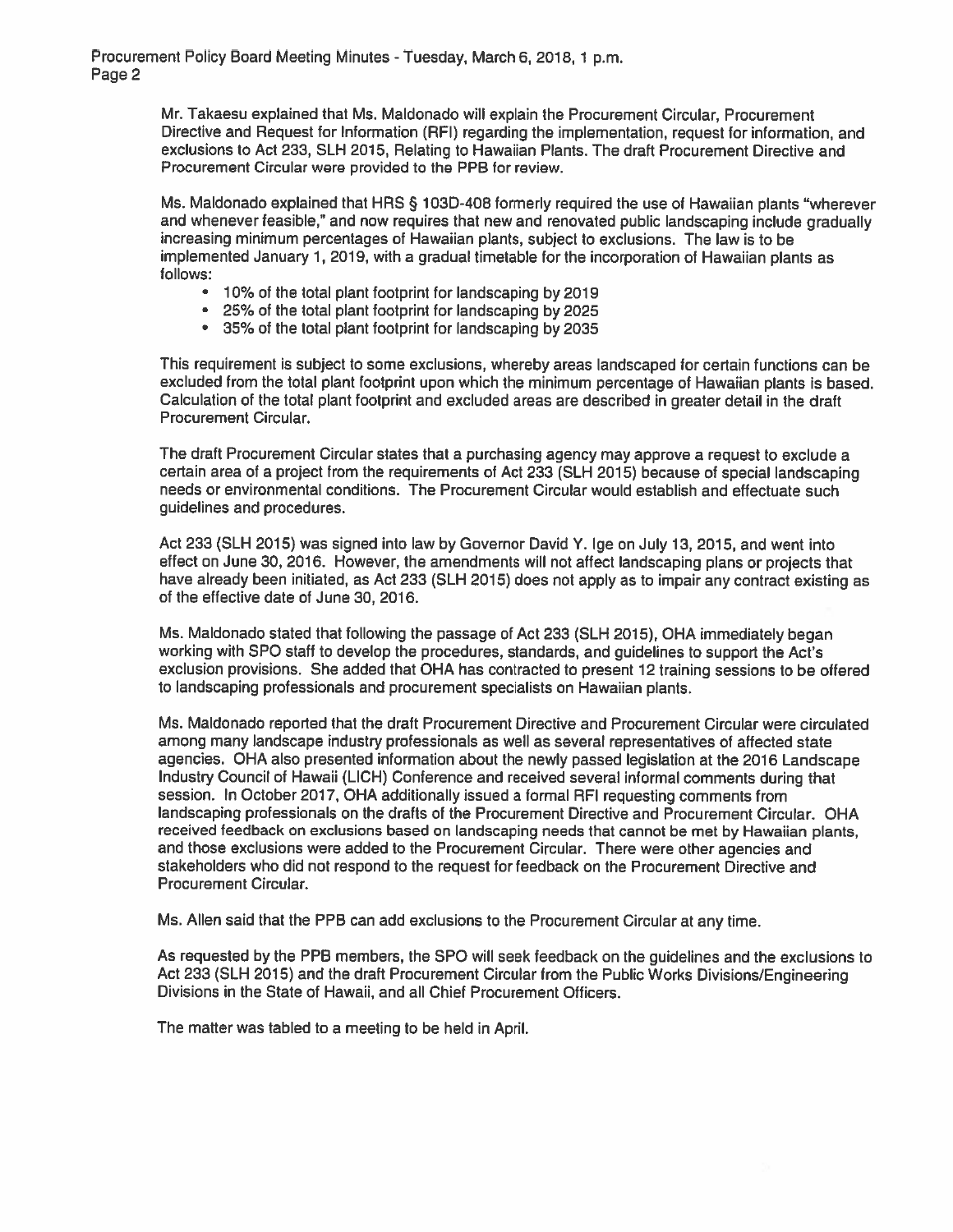# VI. Conforming of Rules

Mr. Takaesu informed the PPB that the SPO must amend its Hawaii Administrative Rules (HAP) due to changes to the HERS, or to provide clarity and eliminate ambiguity in the rules. Pursuant to Hawaii Revised Statutes (HRS) §91-5, compilations shall be supplemented as often as necessary and shall be revised at least once every ten years. The SPO amended HAP 3-120, 3-122, and 3-130, in 2016. Mr. Takaesu stated that the SPO must review/compile approximately five chapters of the HARS, including HAP 3-122 and 3-125. After revising/drafting the rules, the SPO will have other state agencies and stakeholders review the rules. The next steps are having the Legislative Reference Bureau review the rules, then submitting the proposed rules to the PPB for review.

# VII. 2018 Legislature

Ms. Allen reported that the SPO began the 2018 Legislative Session tracking 44 House Bills and 59 Senate Bills. The SPO continues to track or testify on 20 House Bills and 26 Senate Bills that are still alive after First Decking on March. Some of the bills are as follows:

- •HB 1963 HD1 – Directs the PPB to adopt rules that establish procedures for joint offers and contract awards to joint offerors. SPO already allows for this, and testified that this bill is not necessary.
- •HB 2055 HD1 – Appropriates funds to the SPO for two full-time construction procurement specialists to suppor<sup>t</sup> the SPO. SPO supports this bill.
- •HB 2581 HD2 – Establishes the Office of Public-Private Partnership (P3) Office and allows P3s to exist in the state. While there are several bills regarding P3s, HB 2581 HD2 brings P3s into the Procurement Code. The Governor's version of the bill has P3s outside of the Procurement Code.
- •SB 2601 SD2 – Requires periodic past performance. Ms. Allen will talk about this bill in the agenda item regarding "Past Performance."
- • SB 2602 SD1 — Requires the PPB to conduct annual compliance examinations of procuremen<sup>t</sup> contracts that are more than 550,000 of at least two departments, divisions, or agencies. A prior bill required the PPB to conduct audits. While SB 2602 501 changed the audits to reviews, the implication of this bill is that the reviews will be made public.
- •SB 2831 SD2 and HB2404 – Reinstates the UH President as CPO of UH's construction projects. SPO supports this bill.
- •SB 2913 SD1 — Requires training and periodic review training. SPO supports this bill.
- •SB 2996 SD3 - Establishes the Hawaii Airports Corporation, which separates the airports from the DOT and exempts the Corporation from the Procurement Code. SPO suggests that the Corporation have its own CPO jurisdiction within the Procurement Code.

# VIII. Small Business

Ms. Allen provided background on the small business. There is <sup>a</sup> small business set-aside in the HRS since 2007, but it has not been implemented. She also reported that the SPO created <sup>a</sup> Small Business Advisory Group consisting of different stakeholders. Although the SPO is awaiting release of funds appropriated by pursuan<sup>t</sup> to Act 42 (SLH 2017), it is looking at implementing <sup>a</sup> database in which small business can register.

# IX. eProcurement

Ms. Allen reported that the SPO is conducting pre-work with the hope of the implementation of an eProcurement System, which will be <sup>a</sup> "cradle-to-grave" system that will handle various modules such as contract management, data analytics, vendor management, cataloging, and source selection. Until the SPO can obtain funding for an eProcurement system, it is working with <sup>a</sup> company that is providing <sup>a</sup> free business case evaluation on potential cost savings. It is also pulling metrics on gap analysis that was already conducted to see what procuremen<sup>t</sup> processes need to be fixed with each department.

# X. Hawaii Awards & Notices Data System (HANDS)

HANDS launched on November 20, 2017, an upgrade from the Procurement & Awards Notices (PANS). HANDS incorporates the posting of solicitation and award notices and requests for CPO approvals into one application, with <sup>a</sup> single login and password. Users can pos<sup>t</sup> an award notice directly from <sup>a</sup> solicitation notice or CPO approval request, or create <sup>a</sup> solicitation on HIePRO or check compliance. The departments can assign roles and approval paths, and create <sup>a</sup> notification to all their